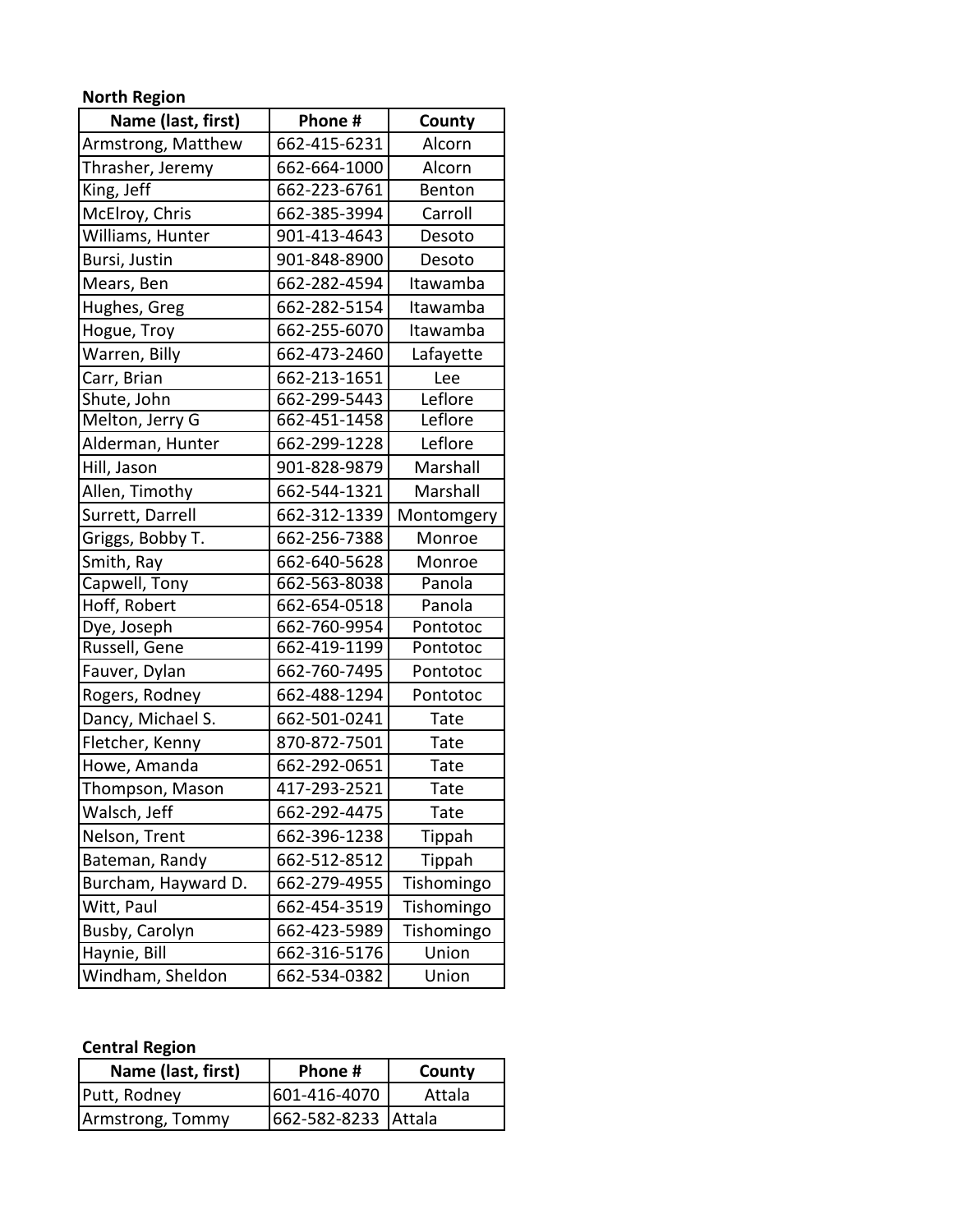| Holder, Tony            | 601-416-4571 | Attala    |
|-------------------------|--------------|-----------|
| Belcher, Jay            | 601-917-2910 | Clarke    |
| Heasley, Dan            | 601-857-0077 | Hinds     |
| McGuire, James          | 601-405-1077 | Hinds     |
| Ingraham, Donald Justin | 601-507-1635 | Leake     |
| Underhill, James        | 662-251-7351 | Lowndes   |
| Studdard, Jerry         | 662-356-6231 | Lowndes   |
| Jenkins, Kenneth        | 601-503-4697 | Madison   |
| Heflin, David           | 601-656-3036 | Neshoba   |
| Lillis, Larry           | 601-504-7668 | Neshoba   |
| Murphy, Edward          | 601-513-4813 | Newton    |
| James, Leland D.        | 662-418-8707 | Oktibbeha |
|                         | 601-540-4759 |           |
| White, James C.         |              | Rankin    |
| Hopkins, Chris          | 769-218-7800 | Rankin    |
| Solomon, John Ellis Jr. | 601-824-0476 | Rankin    |
| Key, Jackie             | 601-824-5072 | Rankin    |
| Necaise, Samuel         | 601-916-1789 | Rankin    |
| Wimberly, David         | 601-845-6822 | Rankin    |
| Ferrel, Austin          | 601-562-7122 | Scott     |
| Fuson, Michael Ray      | 601-218-1875 | Warren    |
| George, Steven          | 601-831-0789 | Warren    |

## **South Region**

| Name (last, first)     | Phone #      | County      |                                      |
|------------------------|--------------|-------------|--------------------------------------|
| Watts, Jewel           | 601-783-0242 | Amite       |                                      |
| Piraino, Greg          | 601-300-9536 | Amite       |                                      |
| Bateman, Carle         | 601-320-6209 | Amite       |                                      |
| Bridges, John Mark     | 601-826-7888 | Copiah      |                                      |
| Walker, Jeffery Nick   | 601-517-3509 | Covington   |                                      |
| <b>Turner Brothers</b> | 601-583-2638 | Forrest     |                                      |
| Crane, Ty              | 228-990-1997 | George      |                                      |
| Taylor, Michael        | 228-493-4805 | Hancock     |                                      |
| Davis, Terry Joe       | 228-475-7576 | Jackson     |                                      |
| Morrison, Jesse        | 228-219-3977 | Jackson     |                                      |
| Stephens, Tyler        | 601-319-2418 | Jones       |                                      |
| Harper, Walter         | 601-596-6018 | Lamar       | mandatory weekend only Jan 16 and 17 |
| Myrick, Stacee         | 601-543-3609 | Lamar       |                                      |
| Opdyke, Patrick        | 601-624-0574 | Lincoln     |                                      |
| Morgan, Allen          | 601-833-2315 | Lincoln     |                                      |
| Boyd, Billy            | 601-757-1354 | Lincoln     |                                      |
| Beebe, Robert          | 601-798-9532 | Pearl River |                                      |
| Huye, John III         | 601-749-3796 | Pearl River | mandatory weekend only Jan 16 and 17 |
| Walker, John           | 601-849-3436 | Simpson     |                                      |